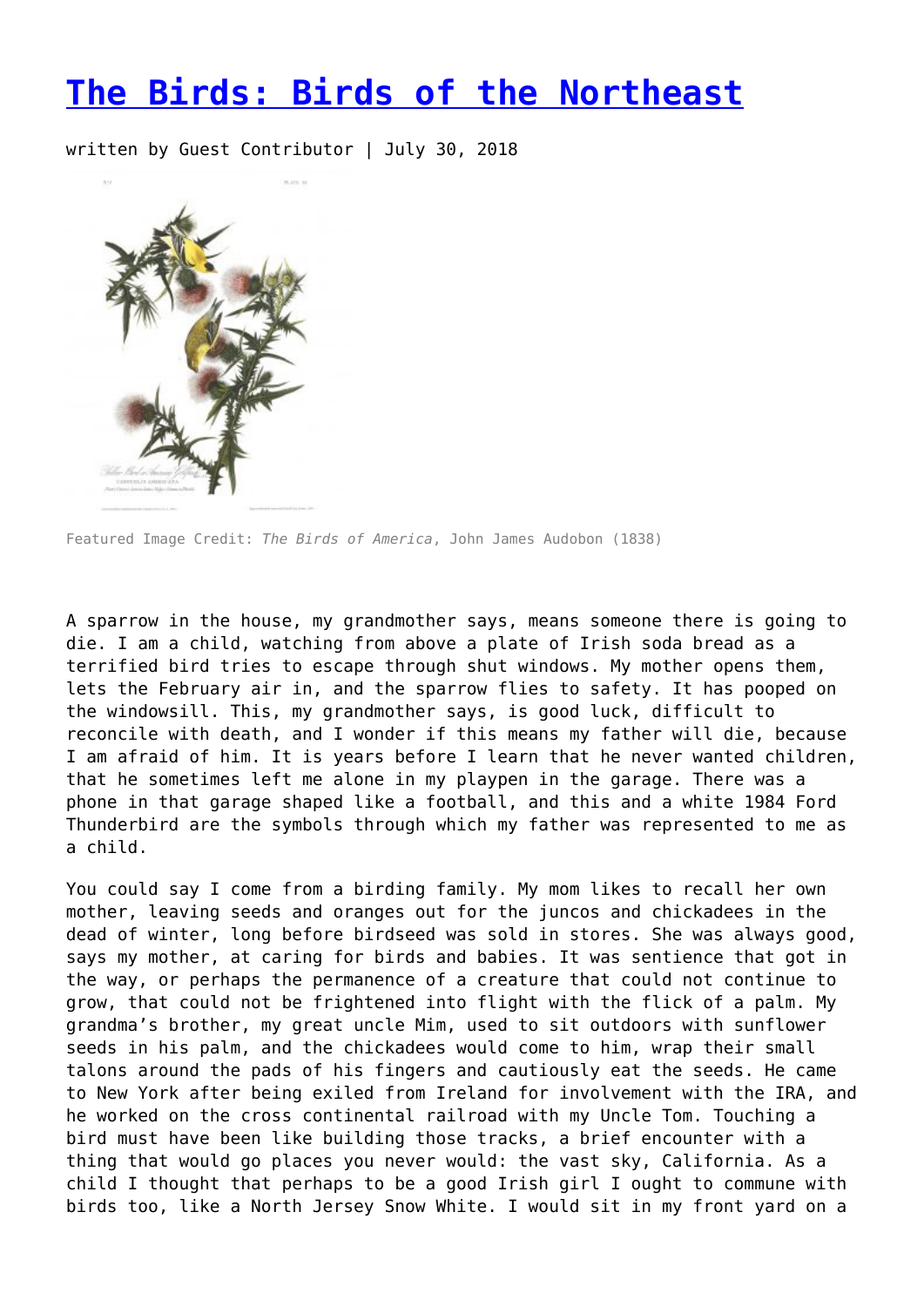patch of grass with seed in my hand, waiting for maybe ten minutes until I gave up hope that any bird would come to me. The thought of a live creature, endowed with the power of flight, playing at earthliness as it ate from my hand, was intoxicating.

\*\*\*

The front yard was a small triangle of grass elevated from the driveway and surrounded by an old wooden wall. In winter, the snow in that yard was speckled with trails of tiny footprints, deer and rabbits and the shadows of cowbird feet. My dad hated the snow, its pale, quiet persistence. He would begin shoveling after a flurry and was out every half hour during a blizzard, carving out paths that would be sheeted with ice by morning. My brothers and I built snowmen in that yard each winter, stealing wire nuts from the back of his work truck to use for eyes and a nose. My dad did what he could to exercise his power over the world outside, but he couldn't stop the snow from falling.

When I turned ten my mom bought me a parakeet. It was yellow and green, like a hard candy, and I named it Katie, the most beautiful name I knew. That June, my mom bought one for my younger brother, who was not, in my opinion, old enough to own a parakeet. His bird was cerulean and white, covered in black-pepper striations of darkness. Its name was Tommy. The two birds lived together in a white cage in our kitchen. Whatever visions I had had of Katie sitting on my shoulder and speaking broken bird English were quickly shattered. The birds woke us up every morning at 6:30, calling mournfully for the Australian flocks of budgies I had seen on television, from which their ancestors had perhaps been cruelly removed as chicks. After a few years, my parents gave them back to the pet store. In Edgewater, New Jersey, there is a notorious flock of wild parakeets, living out the dream of flight between power lines and above the turnpike. I like to think this is where they ended up.

Back then our neighbors kept a flock of carrier pigeons. They lived in a red barn, and I fantasized about breaking into the old wooden structure and touching the pigeons, grazing their soft feathers as they ate seed from my hand. Every day the birds flew together in formation, making larger and larger circles above the neighborhood until they finally returned to their roost. There were two white ones, my favorite, though I only ever saw them from far below. I was fascinated at the faithfulness of these birds, who could sail anywhere on a gust of wind, but always chose to return home. Once, my dad found one of the birds dead in our driveway. I remember him mentioning it as he untied his workboots at the end of the day. He accidentally kicked his beer over onto the tile and I laughed hysterically in that bitter way children have, thinking how he would have yelled if I had done the same thing. I never saw the bird but I imagined it still perfect, untouched by vulture's beak, motionless and white as a marshmallow.

\*\*\*

One year, an indigo bunting visited our home on its way south for the winter. I had never seen anything like it: bright as a sapphire, eating from the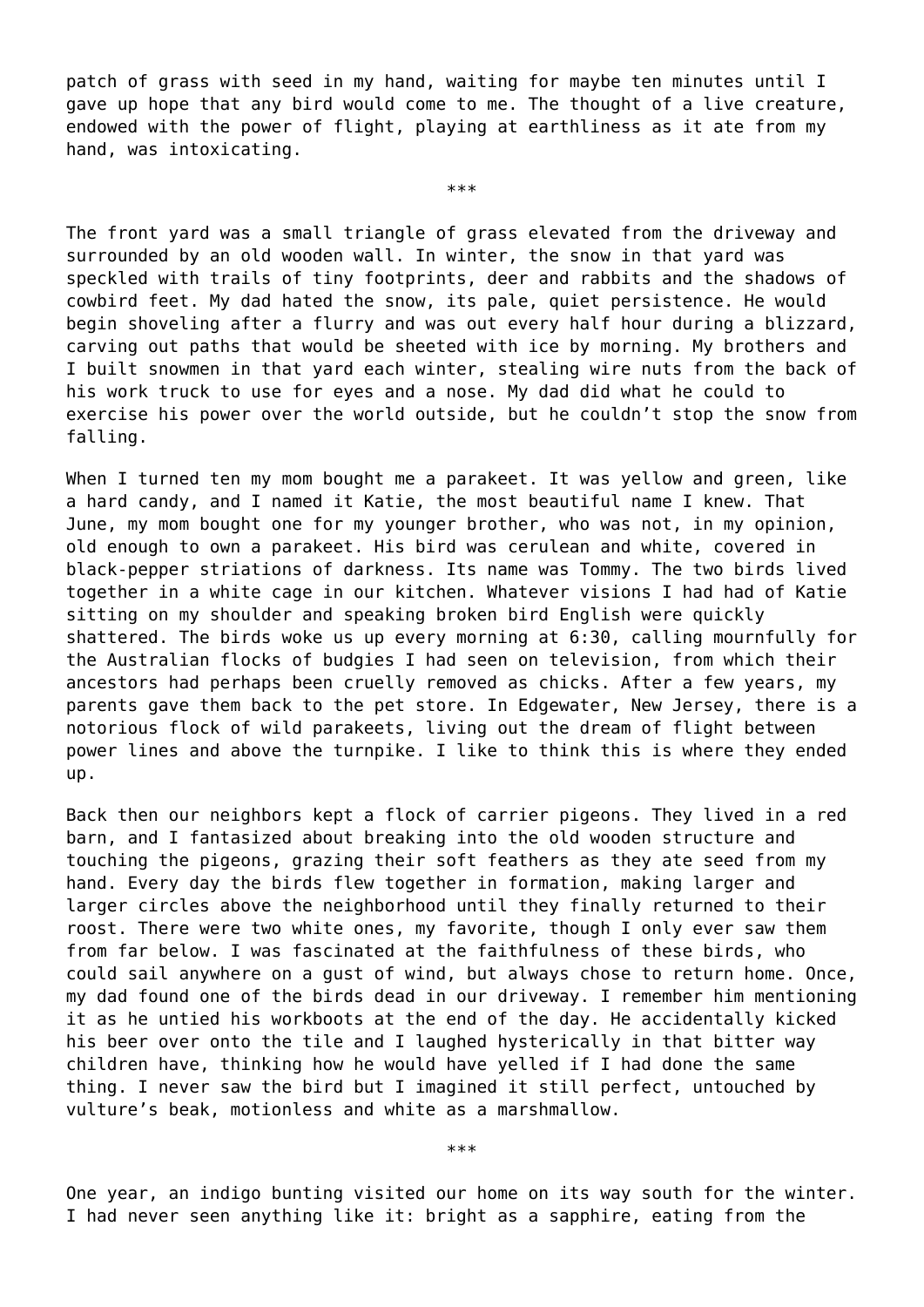birdfeeder alongside starlings and sparrows as if it was just another bird. The indigo bunting makes bluebirds look gray. It was a small miracle to see this tiny jewel in my own backyard, shining through March like a blue sun. He was as blue as fresh blood is red. My mom and I stood at the window each morning, watching the bird remove sunflower seeds from their shells with his silvery beak while we drank black tea. My mom always told me that real Irishwomen took their tea boiling, but I always waited twenty minutes before touching it. After two weeks, the indigo bunting moved on. Even my dad was sorry to see him go. We never saw another there, and I wondered if he ever made it to where he was headed, or if he was already lost by the time he made it to my mother's feeder to grace our yard with that impossible blue.

Our yard was also home to blackbirds. One year, a strange, murderous grackle began attacking the sparrows, leaving their bodies spotted with puncture wounds beneath the dying ash tree. No one knows exactly why some grackles do this. It is like trying to explain cruelty in humans: it just happens, somehow. This was the only time a killer grackle took up residence at our birdfeeder, but it was jarring to see the dead sparrows appear throughout the winter, dotted with blood. I watched as flocks of grackles gathered around the sunflower seed, their wings like puddles of gasoline, eyes yellow as tourmaline, and one among them a murderer.

When I think of my father in those years I see him with his car. He drove his old white Thunderbird until 2006. He hated the noise of those parakeets, never understood why my mother spent money on bags of seed for the wild birds just so he could clean their shit from the lawn chairs, but he loved that Thunderbird. He would wash it on weekends in the summer, wearing ray bans and no shirt, spraying my brothers and me with hosewater that broke into rainbows above the hot asphalt of the driveway. During the week he drove a rust-red Ford Econoline filled with pliers, hammers, boxes of lightbulbs and tangled copper wire. In the hot days of August my brothers and I would sit in the warm darkness of that truck among the electrical supplies, sorting through nuts and bolts while we ate popsicles.

Goldfinches are my mother's favorite birds. At the crack of spring each year, she stood at the window in our kitchen, imploring my brothers and me to come admire the small lemondrop bursting like a ringing bell against the stark frozen ground, patched with snow. That's what my mom calls them, lemondrops. The goldfinches return when the air begins to smell like mud. They are the official state bird of New Jersey, defying the ever-encroaching suburbs to cast sunlight on early spring each year, gathering like dandelions on the thistle feeder.

\*\*\*

After my grandpa died, my grandma bought a canary to bring spring into her living room. She called the canary Ray, like sunlight. Before the canary, my grandma had a zebra finch named Poppy. He was tiny, striped gray and brown, with a short rounded beak like a tangerine. My grandma adopted Poppy after her son, Poppy's original owner, committed suicide. Then I thought Poppy must have been in mourning, but now I think that he didn't notice the loss, that one cage was the same as any other.